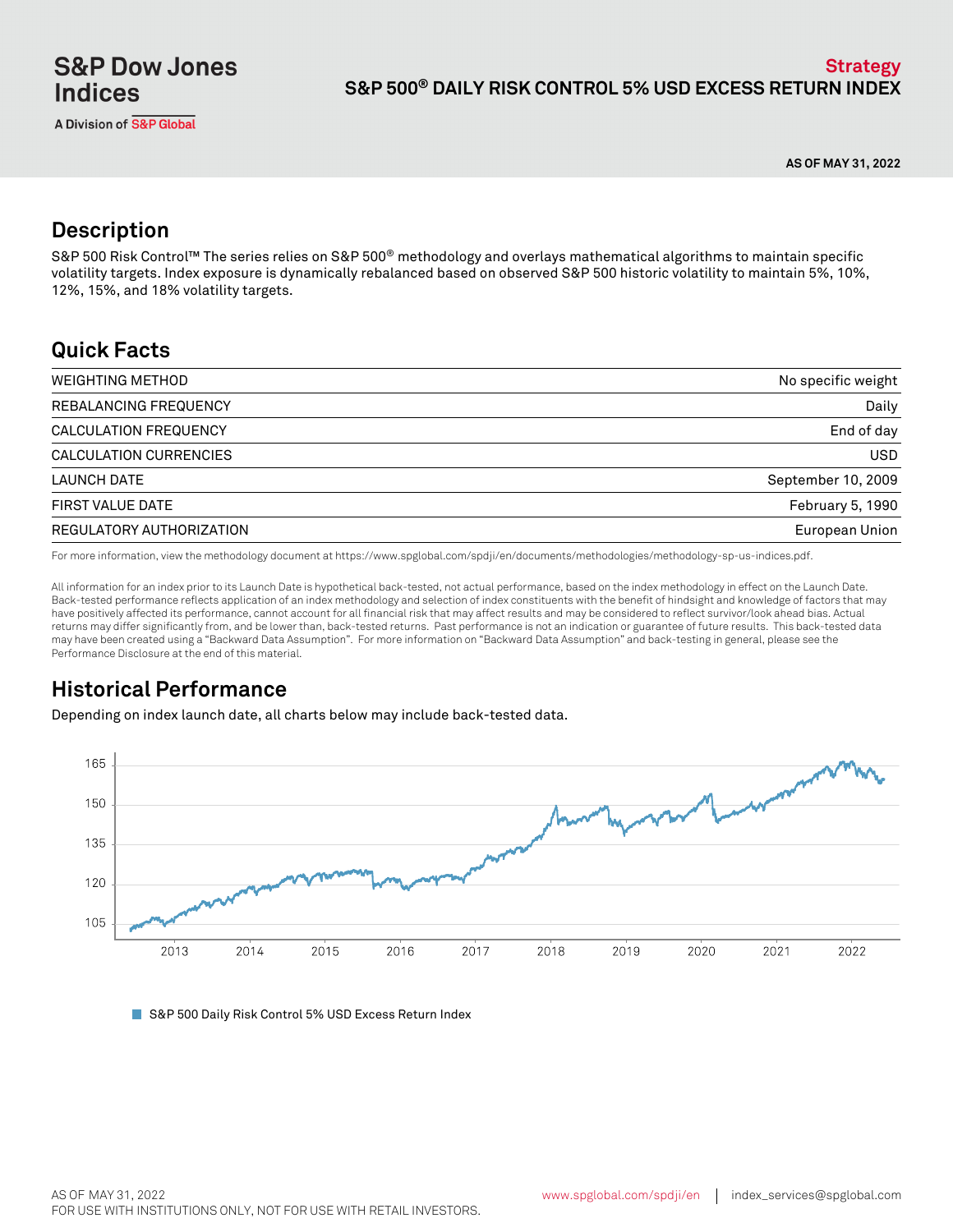A Division of S&P Global

**AS OF MAY 31, 2022**

### **Performance**

| <b>INDEX LEVEL</b> | <b>RETURNS</b> |         |          | <b>ANNUALIZED RETURNS</b> |       |       |               |
|--------------------|----------------|---------|----------|---------------------------|-------|-------|---------------|
|                    | 1 MO           | 3 MOS   | YTD      | 1 YR                      | 3 YRS | 5 YRS | <b>10 YRS</b> |
| Excess Return      |                |         |          |                           |       |       |               |
| 159.71             | 0%             | $-1.4%$ | $-3.92%$ | 0.5%                      | 3.87% | 3.93% | 4.43%         |

# **Calendar Year Performance**

| 2021          | 2020  | 2019 | 2018      | 2017   | 2016  | 2015 | 2014  | 2013   | 2012  |
|---------------|-------|------|-----------|--------|-------|------|-------|--------|-------|
| Excess Return |       |      |           |        |       |      |       |        |       |
| 8.48%         | 1.57% | .39% | .26%<br>÷ | 13.54% | 3.13% | .76% | 3.71% | 11.93% | 3.55% |

### **Risk**

| <b>ANNUALIZED RISK</b> |       |               | ANNUALIZED RISK-ADJUSTED RETURNS |       |               |
|------------------------|-------|---------------|----------------------------------|-------|---------------|
| 3 YRS                  | 5 YRS | <b>10 YRS</b> | 3 YRS                            | 5 YRS | <b>10 YRS</b> |
| Excess Return          |       |               |                                  |       |               |
| 4.69%                  | 5.27% | 4.63%         | 0.82                             | 0.75  | 0.96          |

Risk is defined as standard deviation calculated based on total returns using monthly values.

# **Tickers**

| - |  |
|---|--|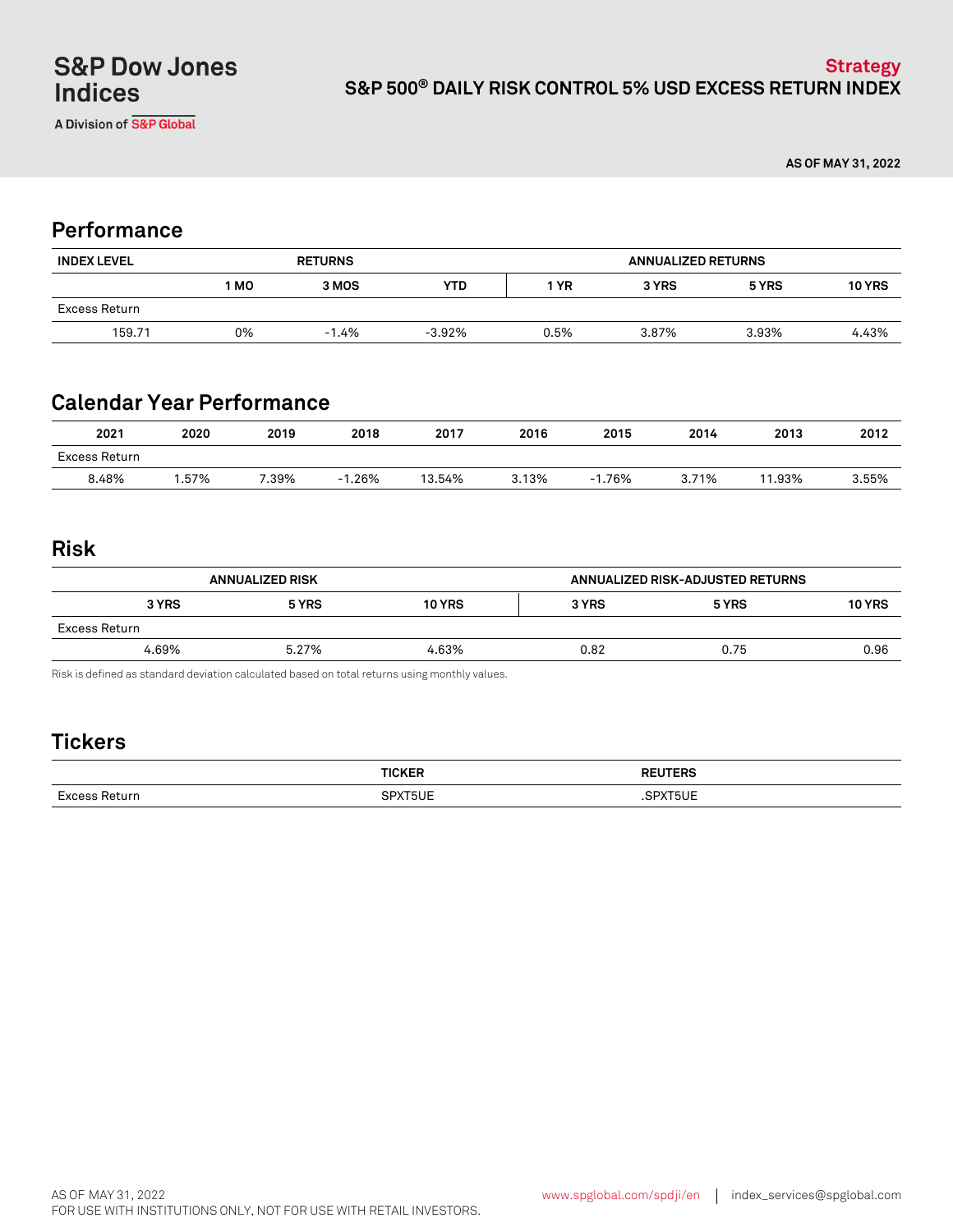# **S&P Dow Jones Indices**

A Division of S&P Global

### **S&P 500® DAILY RISK CONTROL 5% USD EXCESS RETURN INDEX Strategy**

**AS OF MAY 31, 2022**

#### **CONTACT US**

index\_services@spglobal.com **www.spglobal.com/spdji/en New York**

**S&P Dow Jones Custom Indices** customindices@spglobal.com **Mexico City**<br>52 (55) 1037 5290

1 212 438 7354 1 877 325 5415

**Mexico City Mumbai**

**London** 44 207 176 8888 61 2 9255 9802 86.10.6569.2770

971 (0)4 371 7131 **Dubai**

91-22-2272-5312

**Beijing**

852 2532 8000 **Hong Kong**

**Tokyo** 81 3 4550 8564

**Sydney**